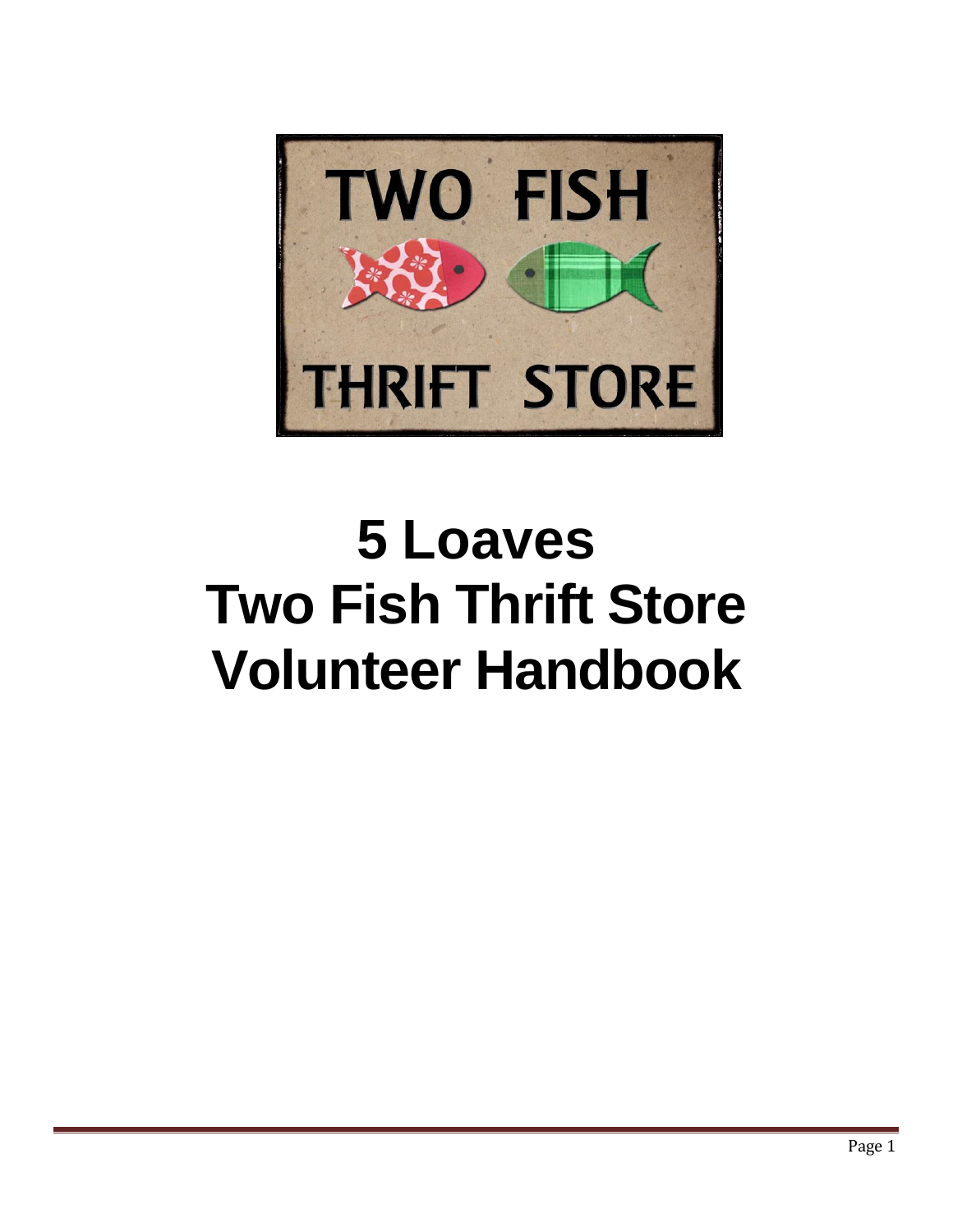## **Our Mission Statement:**

**Our mission is collecting and distributing food, clothing and other appropriate items at a central location, serving people residing within the New Richmond School District area**. We accomplish our mission through five programs: the Food Shelf, Two Fish Thrift Store, Community Outreach Meal for Everyone (COME), Senior Deliveries and the Happy Kids Backpack Program (HKBP).

Five Loaves has sustained itself for nearly 30 years on the momentum of hundreds of local volunteers within the community who believe in giving back to their community by caring for their friends, family and neighbors. Our strength lies in our longevity and the grassroots support that enables programming to continue year after year. Members of the board of directors and staff, all of whom are local citizens, are passionately motivated to meet the needs of our own community, serving our own friends and neighbors who walk through our doors.

Two Fish Thrift store distributes clothing vouchers to those in need on a regular basis, such as food shelf clients, Grace Place clients, and New Richmond school district families. Two Fish Thrift store sells clothes at a modest price to the community at large. Profits generated in the Thrift Store will be used to purchase food for the food shelf.

# **ORGANIZATIONAL INFORMATION:** *History, Mission, Goals and Accomplishments*

Five Loaves Food and Clothing connects people with the food and clothing they need. Five Loaves food shelf and Two Fish Thrift Store operate under the belief that all people, regardless of circumstance, deserve access to the most basic human needs - food and clothing. When these needs are met, individuals are better able to reach their full human potential by focusing energy on succeeding in other areas of life. Meeting a basic need is especially important for the most vulnerable groups - our children and our elders. We believe that children deserve to attend school without the distraction of hunger, and our elders have earned the right to spend their twilight years with the security and comfort of food and clothes.

# **Thank you for volunteering with Five Loaves!**

Five Loaves Food and Clothing could not operate without a cadre of committed volunteers. Volunteers play a key role in helping fulfill our mission of the organization and in promoting a favorable and lasting impression of both Five Loaves Food Shelf and Two Fish Thrift Store in the minds of everyone, with whom we interact, including clients, donors, media, volunteers and the general community.

Thank you for your time and talents! Thank you for volunteering!

# **About the Handbook**

This handbook is designed to introduce you to Two Fish Thrift and to provide a basic overview of the policies and procedures that provide all of us guidance and direction. As a volunteer staff member, you are provided with a safe work environment, necessary job training, supervision, evaluation and recognition. In return we expect you to honor your commitment to Two Fish Thrift, respect other staff members and perform your assigned duties to the best of your abilities. As our organization grows and changes, there will be a need to modify policies, practices and other information in this handbook. When such changes occur, you will be notified by an announcement or update. If you have any questions or need any clarification of the information contained in this handbook, please contact the Executive Director or Two Fish Thrift Store Manager.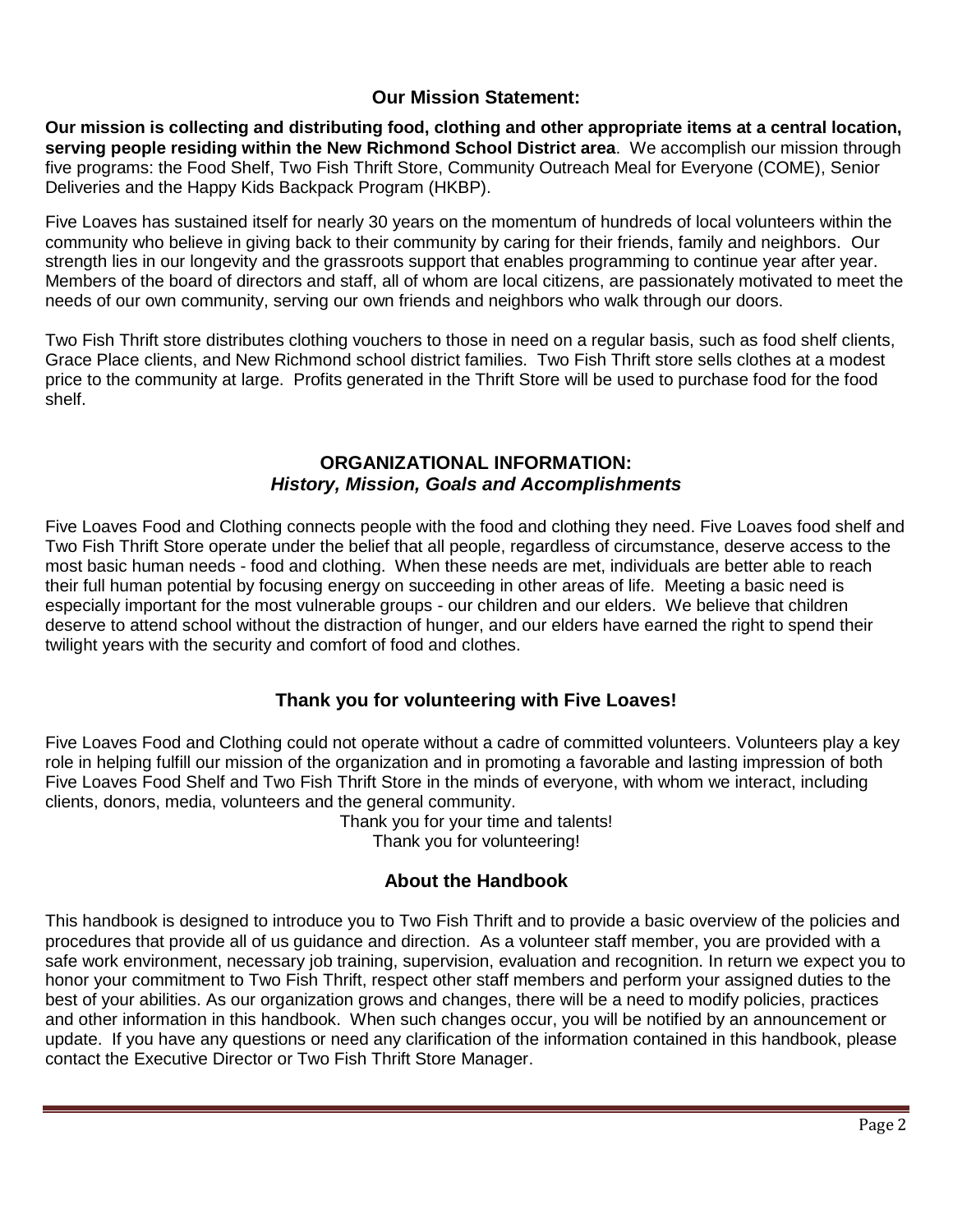# **Volunteer Task Descriptions**

#### **Floor/Cashier**

Greet people when they come in. Let them know what the sales are for the day. Ask if you can help them with anything. Ring up customers purchases; let them know how much food will be purchased with their purchase. Inform customers as to where the money goes and who it helps. Thank customers for shopping when they leave. Customers come first, the rest can wait. Fill Displays, clean and organize as needed

#### **Donation Door**

Greet each person with a smile. Ask if they need help bring their items in. Ask if they would like a donation receipt for their taxes. Look at the current list of items we do not take on the clip board. If you get something we have on the list, just tell the person we do not take that item. You can show them the list of items we don't take. If you have a question about an item just ask Store Manager.

#### **Sorting**

We put out **ONLY CLEAN** items. Look for stains, holes, worn out, pilled or smelly. Current Seasonal clean items get folded and go in the bins that correspond with the items to be put out on the floor.

Non Seasonal items go into the seasonal bins to be packed up and stored in the shed. Hard goods are sorted, no chips, scratches and etc. then put on a shelf in the small room. All items that don't go on the floor go into the Epilepsy bin. If time pack up the Epilepsy bin and bring the items out to the shed.

### **Volunteer Policies and Procedures**

#### **Attendance and Absenteeism**

You are a volunteer staff member and we depend on you to complete your scheduled shifts. We do understand that, from time to time, certain situations may arise that prevent you from doing so. Please alert the Store Manager of any scheduled absences—such as vacation—as far in advance as possible so that an appropriate substitute may be found. In the event of an unscheduled absence—illness or emergency—please alert the Store Manager as soon as possible, preferably 24 hours before your scheduled shift begins.

Punctual and regular attendance is an essential responsibility of each volunteer at Two Fish Thrift. Any tardiness or absence causes problems for fellow volunteers and customers. When a volunteer is absent, others must perform his or her work. No matter how skilled a volunteer, if they do not have a good attendance record, their contributions to the smooth functioning of Two Fish Thrift are diminished. The purpose of this policy is to promote the efficient operation of Two Fish Thrift and minimize unscheduled absences.

Any volunteer who fails to report to work without notification to his or her supervisor three shifts or more will be considered to have voluntarily terminated their position.

Volunteers must sign in at the beginning of their shift and sign out at the end of their shift.

#### **Volunteer's Code of Conduct**

- All customers must be treated with patience and respect. If you are experiencing difficulty with a customer, please call on the Store Manager or other staff person to intervene.
- Be courteous, friendly and cooperative.
- Any injury, accident, or incident where you might have experienced harm while volunteering must be reported to the Store Manager or staff person on the shift.
- Please let us know if you have any restrictions that would prevent you from lifting or if you are unable to stand for more than one hour.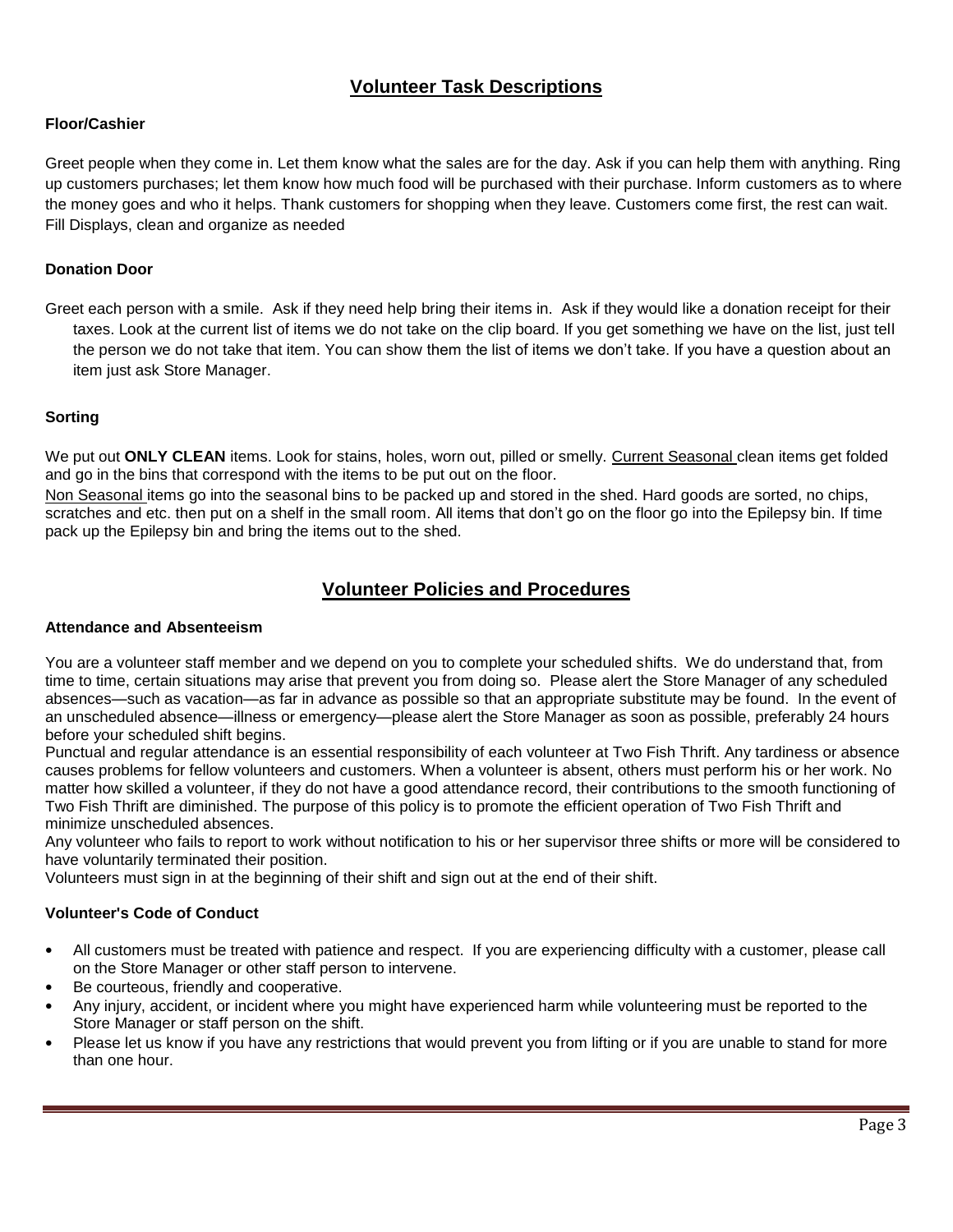• If you are asked to perform a task or have a volunteer situation that is uncomfortable for you, please talk with the Store Manager or Executive Director.

The following behaviors are not permitted. Individuals who exhibit any of these behaviors will be asked to leave and will not be allowed to volunteer in the future.

- Offensive or derogatory comments or jokes, including epithets or slurs
- Yelling, intimidation or threats
- Pushing, hitting or any physical contact with a customer, staff or other volunteer
- Theft, taking an item without paying for it

#### **Two Fish Thrift's commitment to our volunteers**:

- We are committed to equal opportunity volunteerism. We coordinate a diverse community of volunteers from varied backgrounds and social identities, including, but not limited to: people of color, immigrant communities, people of all faiths and spirituality, people living with disabilities, lesbian/gay/bisexual/transgender communities, and people of diverse ages.
- We are committed to working together towards creating a safe, supportive, and caring volunteer experience where we can learn from each other and grow in service to our communities.
- If needed, Two Fish Thrift will provide a document confirming volunteer hours as community service.

#### **Dress Code**

Look at volunteering as you would any job in which you are serving the public. It is important to look neat as you are representing 5Loaves. Your appearance, what you say and how you act will determine in large measure how the public views the organization.

#### **Theft and Fraud**

All items donated to the organization is the property of Two Fish Thrift. Tips, money or items found with or in donated material are to be turned over to Store Manger. Removal of money or articles without payment or the approval of management will be considered theft. This Volunteer Handbook contains a section on "Volunteer and Employee Purchases." It is imperative that this section be read, understood and followed. Our reputation in the community as a thrift store serving the hungry cannot be tarnished. It would be detrimental to our image to allow the perception that employees and volunteers have "first-pick." Any theft or violations of the employee purchase rules may result in termination.

#### **Emergency Evacuation Program**

In the event that the emergency fire alarm system is activated, all volunteers are to evacuate the building by following the procedures below.

- All volunteers should exit the building by way of the nearest exit. There are two exits: the front door of the building and the donation door that goes into the patio.
- Once outside the building, walk to the Heritage Center. The Store Manager will ensure that everyone got out of the building and give further instructions

#### **Ending Your Volunteer Service**

You may resign from your volunteer service with the organization at any time. We request that you notify the Store Manager ideally two weeks prior to your departure.

#### **Problem-Solving Procedure**

When a group of people work and volunteer together, problems may arise. It is important to all of us that such problems are solved as quickly as possible. Occasionally, however, it may be necessary to investigate certain problems in greater detail. Our problem-solving procedure provides you with the opportunity to have a review of any problem, dispute or misunderstanding that arises during the course of your volunteering.

• In situations where differences arise between volunteers or volunteers and staff, it is advised to first try to resolve these differences amongst the parties involved.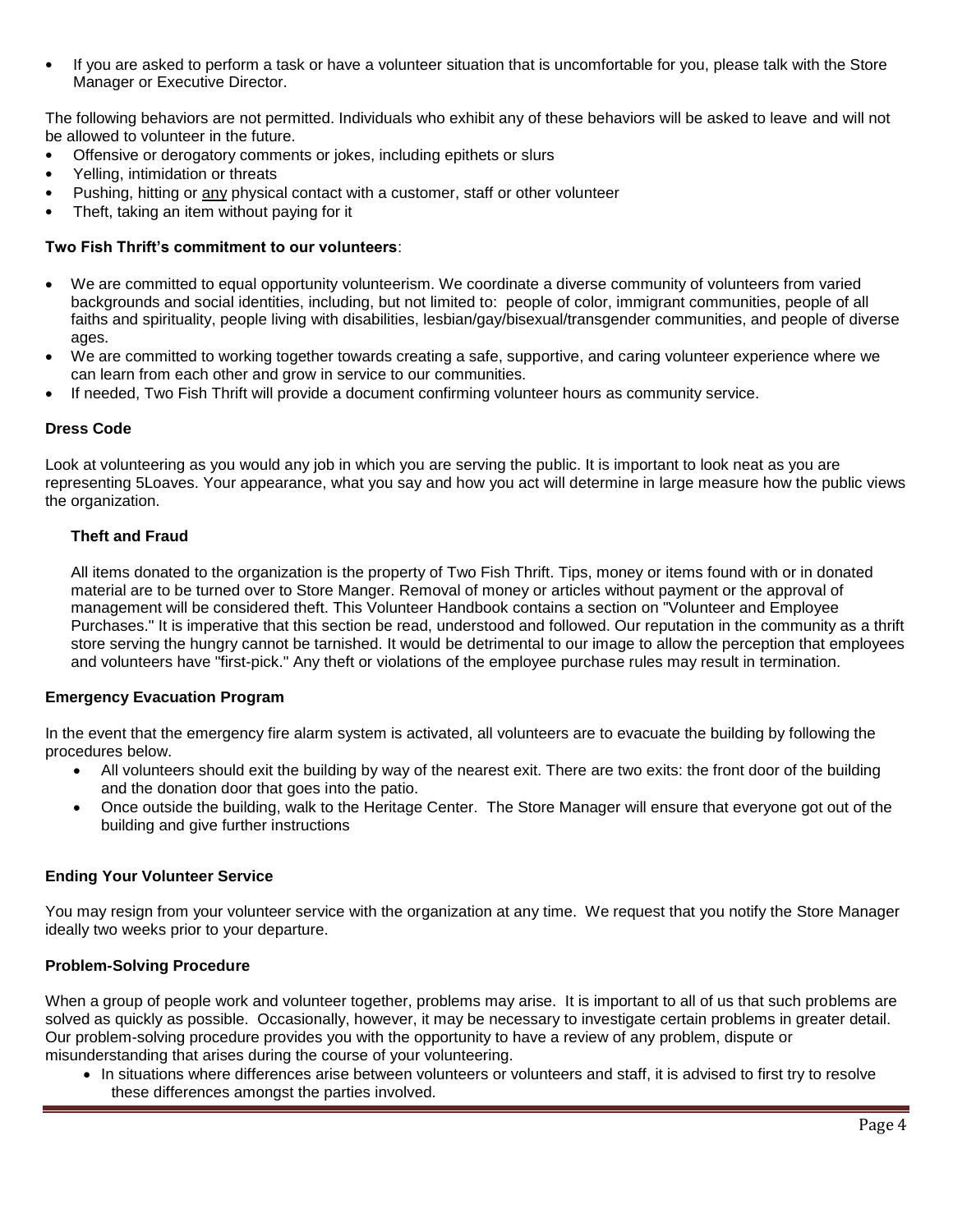- If a third party is needed, the Store Manager is to be informed and involved. Under no circumstances shall differences be made public or involve other members of the organization.
- If the grievance is in regard to the Store Manager, the Executive Director should be contacted.

#### **Policy against Harassment**

Two Fish Thrift is committed to maintaining a work environment free of unlawful harassment. Two Fish Thrift harassment based on sex (including sexual harassment, gender harassment and harassment due to pregnancy, childbirth or related medical conditions) and harassment based on race, religion, creed, color, national origin or ancestry, physical or mental disability, medical condition, marital status, age, sexual orientation or any other status protected under federal or state law or local ordinance or regulation. All such harassment is unlawful. Two Fish Thrift policy applies to all persons involved in the operation and prohibits unlawful harassment by any volunteer/employee of the store including supervisors and co-workers.

#### **Policy against Sexual Harassment**

Sexual harassment is unwanted sexual attention of a persistent or offensive nature made by a person who knows, or reasonably should know, that such attention is unwanted. Sexual harassment includes sexually oriented conduct that is sufficiently pervasive or severe to unreasonably interfere with an employee's job performance or create an intimidating, hostile, or offensive working environment. While sexual harassment encompasses a wide range of conduct, some examples of specifically prohibited conduct include:

- Threatening, directly or indirectly, to retaliate against a volunteer, if the volunteer refuses to comply with a sexually oriented request;
- Engaging in sexually suggestive physical contact or touching another volunteer in a way that is unwelcome;
- Displaying, storing, or transmitting pornographic or sexually oriented materials using Two Fish Thrift equipment or facilities;
- Engaging in indecent exposure; or
- Making sexual or romantic advances toward a volunteer and persisting despite the volunteer's rejection of the advances.

Sexual harassment can be physical and/or psychological in nature. An aggregation of a series of incidents can constitute sexual harassment even if one of the incidents considered on its own would not be harassing.

Volunteers are prohibited from harassing other volunteers whether or not the incidents of harassment occur on Two Fish Thrift premises and whether or not the incidents occur during working hours.

Sexual harassment can involve males or females being harassed by members of either sex. Although sexual harassment typically involves a person in a greater position of authority as the harasser, individuals in positions of lesser or equal authority also can be found responsible for engaging in prohibited harassment

#### **Volunteer Responsibility:**

If a volunteer believes he/she has been subject to sexual harassment or any unwanted sexual attention, he or she should:

- Make their unease and/or disapproval directly and immediately known to the harasser;
- Make a written record of the date, time, and nature of the incident(s) and the names of any witnesses; and
- Report the incident to the Store Manager or Executive Director.
- All incidents of sexual harassment or inappropriate sexual conduct must be reported regardless of their seriousness.

#### **Substance Abuse**

The possession, use or sale of illegal drugs is never acceptable in our business environment. Also, the abuse of prescription and over-the-counter drugs and alcohol can compromise your job performance and conduct.

We recognize that substance abuse can be successfully treated. Seeking help or assistance is not considered grounds for discipline, but refusal to get help in certain circumstances may be. It is your responsibility to get professional help to improve your performance or conduct.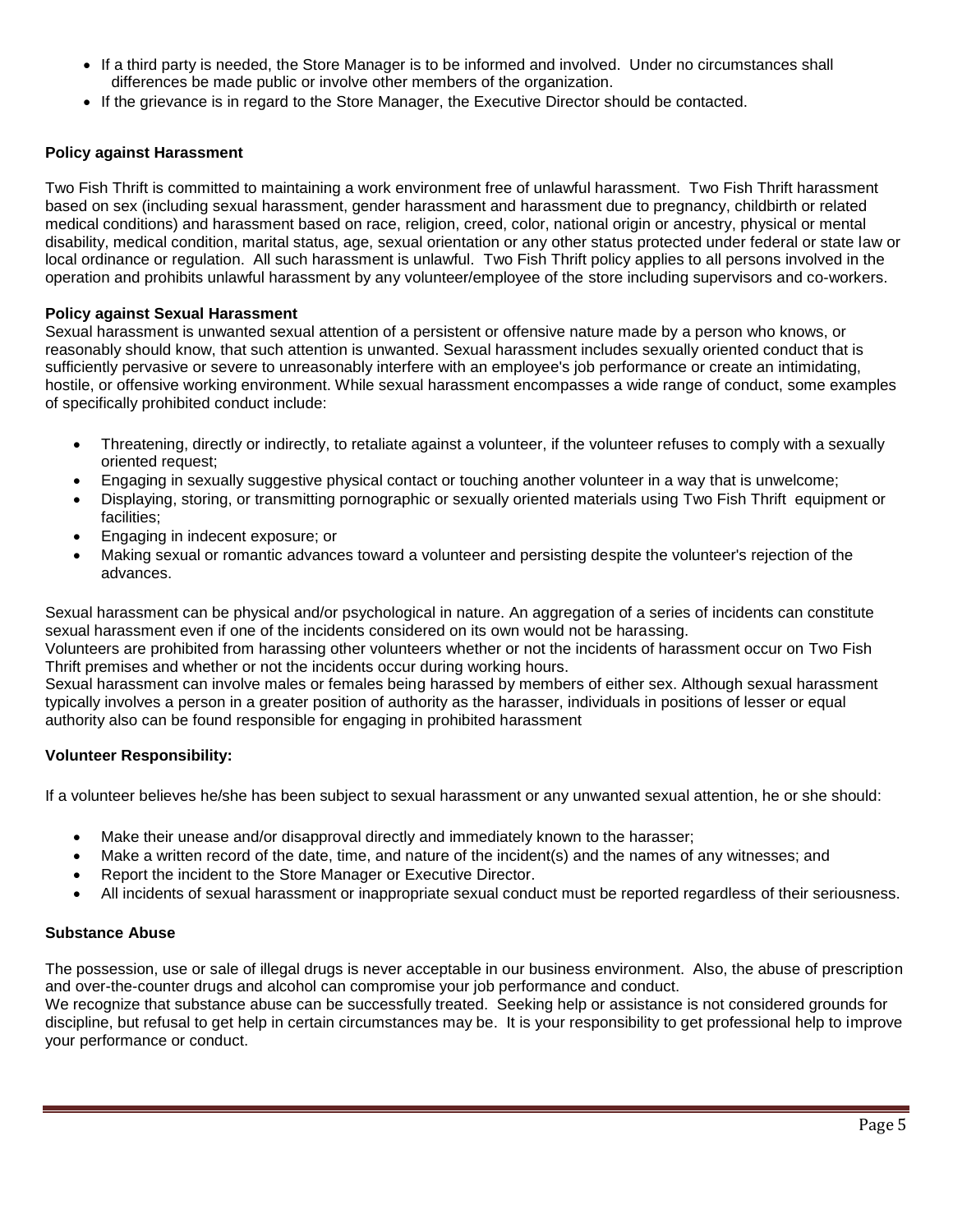#### **Dismissal**

Dismissal of a volunteer is a serious consideration. Before a volunteer is dismissed; attempts to reconcile the situation will be made including a meeting between staff and volunteer involved, the Store Manager and, if appropriate, the Executive Director. Dismissal of a volunteer may take place if a volunteer is unreliable, irresponsible, disruptive, demonstrates inappropriate behavior, or fails to adhere to the policies and procedures of Two Fish Thrift.

Volunteers are subject to disciplinary action, including dismissal for the same reasons any employee would be.

- Breach of confidentiality
- Theft or dishonesty
- Failure to follow policies or procedures
- Improper conduct

# **Volunteer and Employee Purchase Policy**

There are many underlying reasons for the purchase policy below. First and foremost is the reputation of Two Fish Thrift. It is vital that we value each donation and respect the wish of the donor that the proceeds from the sale of their items are directed for the good of the community. It is also important that our customers have the first opportunity to purchase donated items. Our staff, employees and volunteers can not appear to have "first-pick." rights over customers. This could seriously damage our market appeal, not to mention our integrity in the community. WE CAN NOT STRESS THIS CONCEPT ENOUGH.

#### **Purchase Rules**

- We cannot allow for items to be "set-aside" or "specially priced."
- All saleable items must be on the sales floor for 24 hours before an employee or volunteer may purchase them.
- All shopping must be done after your completed work time.
- Resale of purchases is not permitted.

5 Loaves, Two Fish Thrift reserves the right to interpret practices, rules and policies herein described. The Store may make changes to these policies and practices if and when deemed appropriate. These policies will be reviewed regularly and approved by the Board of Directors. Volunteers who wish to recommend changes may do so presenting them to the Store Manager.